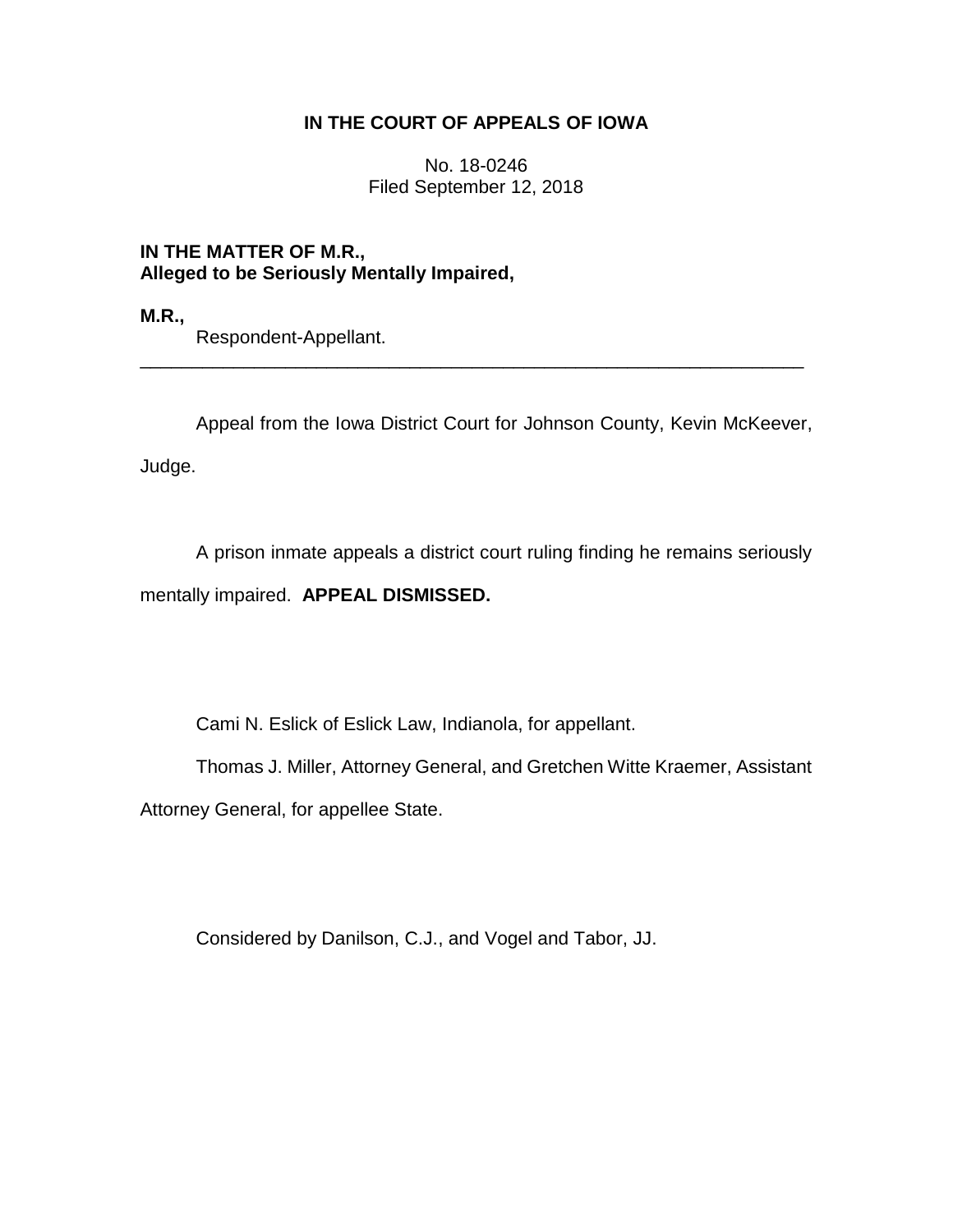## **DANILSON, Chief Judge.**

M.R. appeals an order of the district court finding he remains seriously mentally impaired. M.R. argues the State failed to prove he lacked sufficient judgment to make reasonable decisions about his treatment, and there was not substantial evidence of dangerousness because there was no evidence of a recent overt act, attempt, or threat. Because M.R.'s appeal was not timely filed, we lack jurisdiction and dismiss his appeal.

A judicial hospitalization referee initially found M.R. to be seriously mentally impaired in March 2017. In November 2017, M.R. requested a placement hearing. The referee found M.R. still met the definition of a seriously mentally impaired person. M.R. appealed the referee's finding to the district court. On January 9, 2018, the district court affirmed the finding M.R. was seriously mentally impaired. M.R. filed notice of appeal on February 9, 2018. Iowa Rule of Appellate Procedure 6.101 provides that notices of appeal must be filed within 30 days after the filing of the final order or judgment. Timely notice of appeal is jurisdictional. *Jensen v. State*, 312 N.W.2d 581, 582 (Iowa 981).

Before this case was transferred to our court, the supreme court raised on its own motion the issue of jurisdiction after it appeared notice of appeal might be untimely. *See Root v. Toney*, 841 N.W.2d 83, 87 (Iowa 2013) (noting court is to address jurisdictional issue of timeliness of appeal before reaching merits even if parties do not raise the issue). The appellant was ordered to file a statement concerning whether this court has jurisdiction to hear the appeal, and the State was permitted to file a response. Appellant's counsel states that she "had neglected to take into account that there are 31 days in January" and argues we

2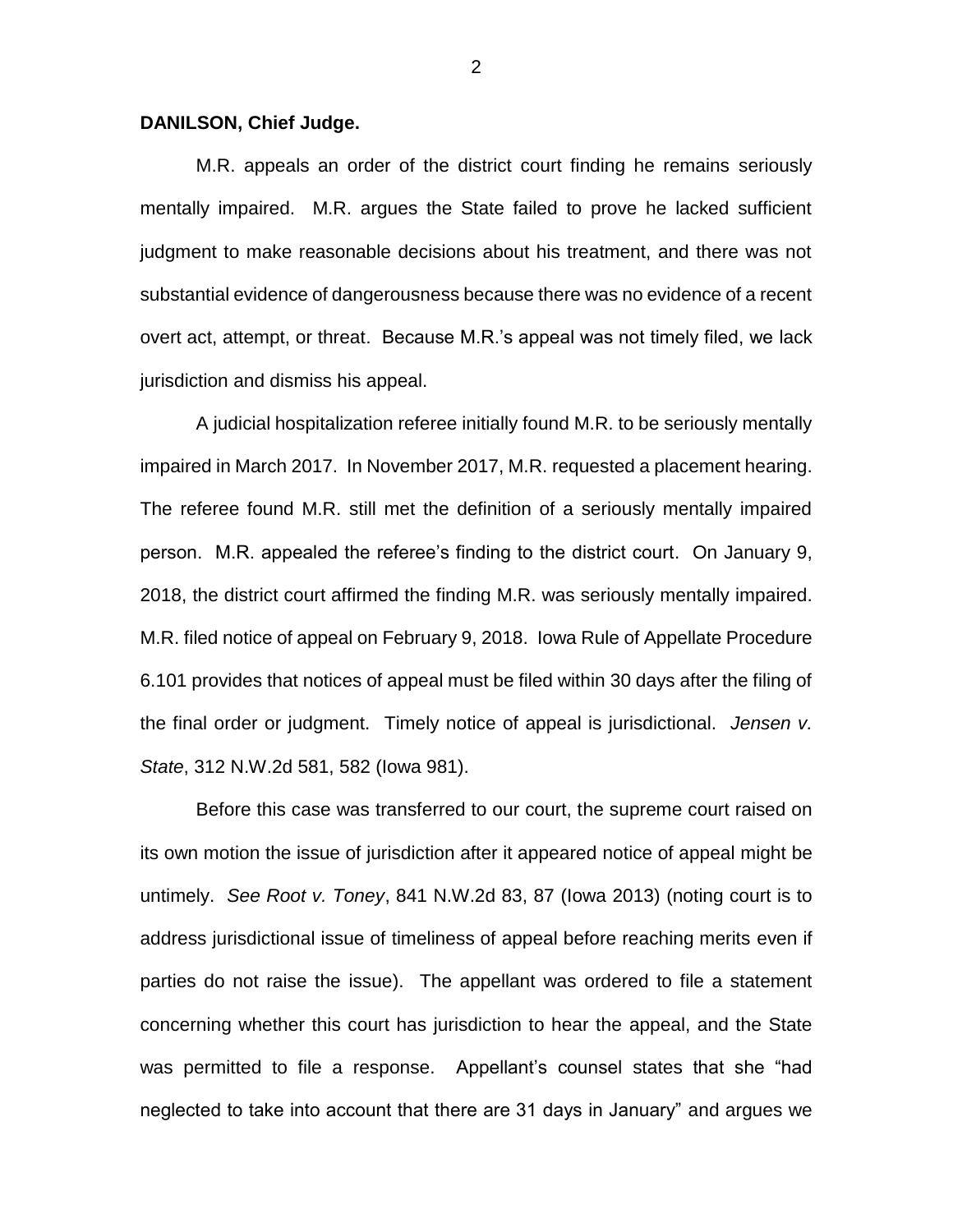should excuse her neglect in filing the appeal one day late and consider the appeal on its merits. The State argues we do not have jurisdiction to consider this appeal.

We have sometimes granted a delayed appeal under certain extraordinary circumstances. *See Swanson v. State*, 406 N.W.2d 792, 792–93 (Iowa 1987) (recognizing the authority to grant a delayed appeal "where it appears that state action or other circumstances beyond the appellant's control have frustrated an intention to appeal" because "[u]nder such circumstances, the denial of a right to appeal would violate the due process or equal protection clause of the fourteenth amendment to the federal constitution"); *see also id.* at 792 n.1 (noting "[t]he same federal constitutional considerations which have forced us to recognize delayed appeals in criminal cases are potentially applicable in some civil settings"). We have also said the fact that a person found seriously mentally impaired has more than one opportunity to contest continued commitment in the future does not diminish the person's substantial liberty interests. *In re M.E.*, No. 16–1479, 2017 WL 1278321, at \*3 (Iowa Ct. App. Apr. 5, 2017). An individual has the right to be released from continued commitment as soon as it is determined the individual is no longer seriously mentally impaired. *See B.A.A. v. Chief Med. Officer, Univ. of Iowa Hosps. & Clinics*, 421 N.W.2d 118, 124 (Iowa 1988).

We have granted delayed appeals in civil commitment cases in which the appeal was first heard in the wrong court. *See In re L.H.*, 890 N.W.2d 333, 339 (Iowa Ct. App. 2016); *see also M.E.*, 2017 WL 1279321, at \*2-3. In both of those cases, the appeals would have been timely had they been filed in the correct court. In neither case did the district court recognize it lacked jurisdiction.

3